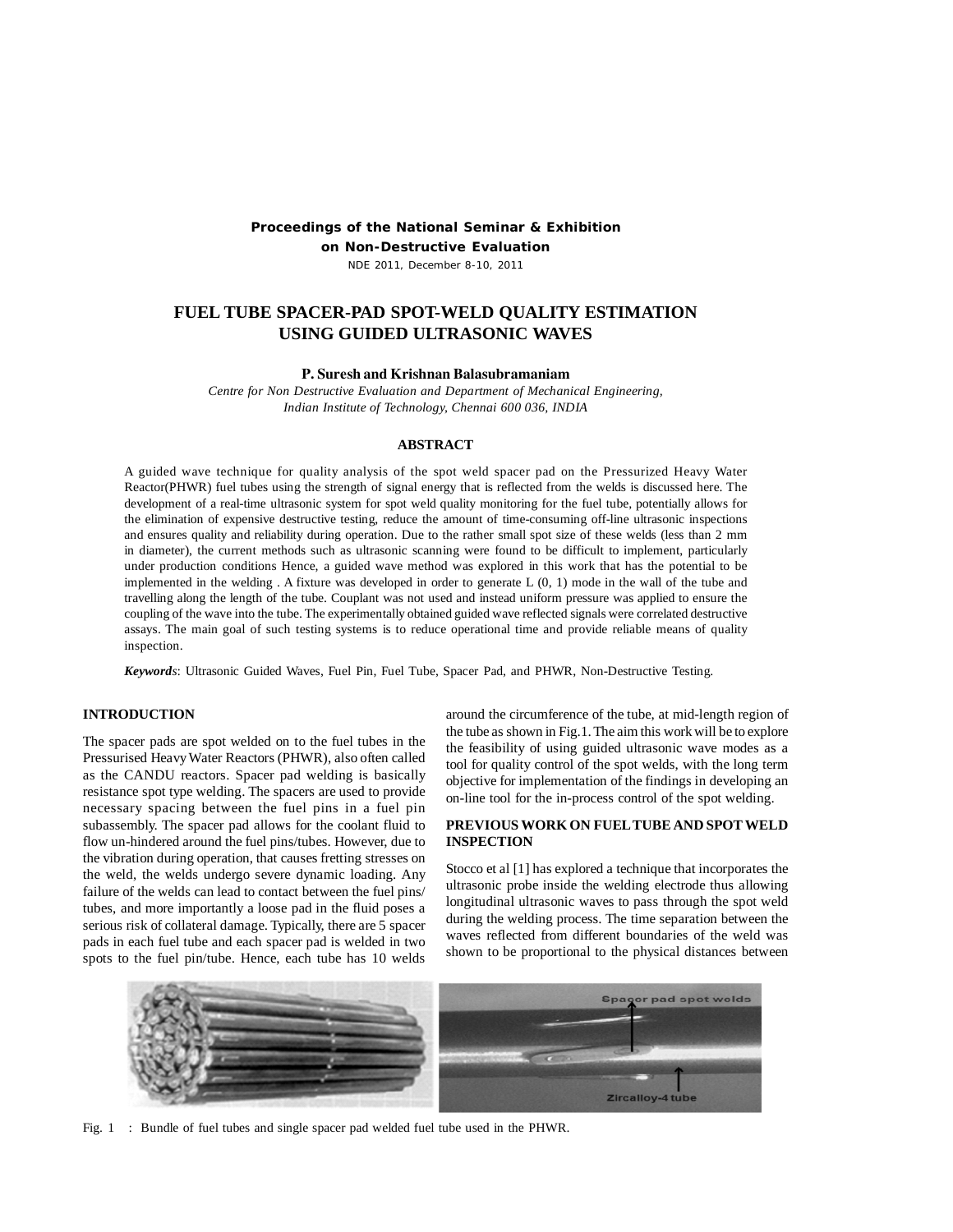these interfaces. Based on the time of flight measurements, it is shown to be possible to determine the degree of penetration of the nugget into each of the welded plates and the thickness of the weld relative to the total stack-up thickness. Cheong et al [2] has explored, they made artificially notches in the fuel tube along the axis and circumferential direction of the PHWR pipes and implementation of axial guided wave technique and circumferential guided wave techniques were used to examined the signal from both notches with help of  $L(0,1)$ ,  $L(0,2)$  and  $F(1,1)$  and  $F(1,2)$  guided wave modes. Polajnar et al [3] reports on an acoustic emission technique for the weld quality monitoring. They have correlated the welding parameters with acoustic emission signal features. The acoustic emission signal features were said to be related to the physical changes of the weld spot and the electrodes, due to heating as well as cooling. However, the application of this technique in the manufacturing facility may be limited unless the detrimental aspects of the ambient noise levels present during manufacturing can be addressed.

#### **GUIDED WAVES IN TUBES**

Guided waves as such excited in a hollow cylindrical structure like pipe, at a particular frequency, may result in generation of number of wave modes travelling at different velocities. Not all modes are sensitive to defects or flaws to the same degree and the dispersive (i.e. variation of group velocity with frequency) nature of certain modes makes it difficult to interpret the signal. [4-8] Due to dispersion effect, the compact nature of the input pulse is modified and the signal duration increases, which in turn reduces the detectable zone for defects. So it is necessary to identify the modes that are somewhat non-dispersive in nature, which helps in better interpretation of signals that may be reflected from the spot welds on the fuel tube.

The dispersion curve for the Zircalloy fuel tube is shown in Fig 2 a, b. In can be observed that, two modes i.e. the longitudinal  $L(0, 2)$  and the flexural  $F(1, 2)$  are generated together and the two modes are relatively non-dispersive within a particular range of frequencies (1.0 MHz to 2.5 MHz). These wave modes travel at a group velocity of around 2300 m/s. The ultrasonic guided wave technique, longitudinal  $L(0, 2)$ 

propagates along the axial direction to the tube and will be influenced by boundary conditions such as a spot weld. If this wave mode can be used to continuously monitor the welding process then incremental change in the ultrasonic guided wave reflected signal from that is expected to provide information on the quality each spot weld. Conventionally, during fabrication of the spot welds, the weld quality has been optimised by selecting the appropriate average normal pressure, as applied by the welding electrodes, the duration of the welding, and the amount of electric power provided across the electrodes. In this paper, a feasibility study was conducted to correlate the ultrasonic guided wave signals, which are reflected from the welds, with the welding parameters, such as the pressure and power provided to the welding electrodes.

#### **EXPERIMENTAL SETUP**

The experimental setup was developed to generate and receive L (0,2) guided wave as shown in Fig 3. The Pulser-Receiver Olympus NDT 5077 that produces a square wave input to a 2.25 MHz normal transducers was employed for generating the wave modes. The NI DAQ USB5133 8 bit digitizer was used for data acquisition at its maximum sampling frequency of 100MHz. The data was collected, archived, and analysed in a PC using Lab view software. This software also computes the average reflected sound energy and the peak-to-peak amplitude of a gated signal that was received from the weld. No Couplant was used in the experiment. Instead the apparatus was designed to produce a controlled axi-symmetric pressure between the transducer face plate and the end of the fuel tube. The other end of the tube was butted against a high contrast material. Since Longitudinal wave transducers were used axially in the tube, as shown in Fig 4, which produced out-ofplane displacements of the face-plate, when coupled to the end of the tube, the  $L(0, 2)$  mode guided wave propagates along the axial direction of fuel tubes. When there is a change in the impedance, caused by any change in the cross-sectional geometry (such as the spot welds) or by defects in the tube or by discontinuities such as at the far end of the tube, the propagating wave reflects and travels in the opposite direction. These reflected wave modes are detected by the same transducer (that was used for generation) in a pulse-echo mode.



Fig. 2 : Dispersion curves for Zircalloy-4 tube (diameter 15.25mm and thickness 0.5 mm) (a) phase velocity, and (b) group velocity plots.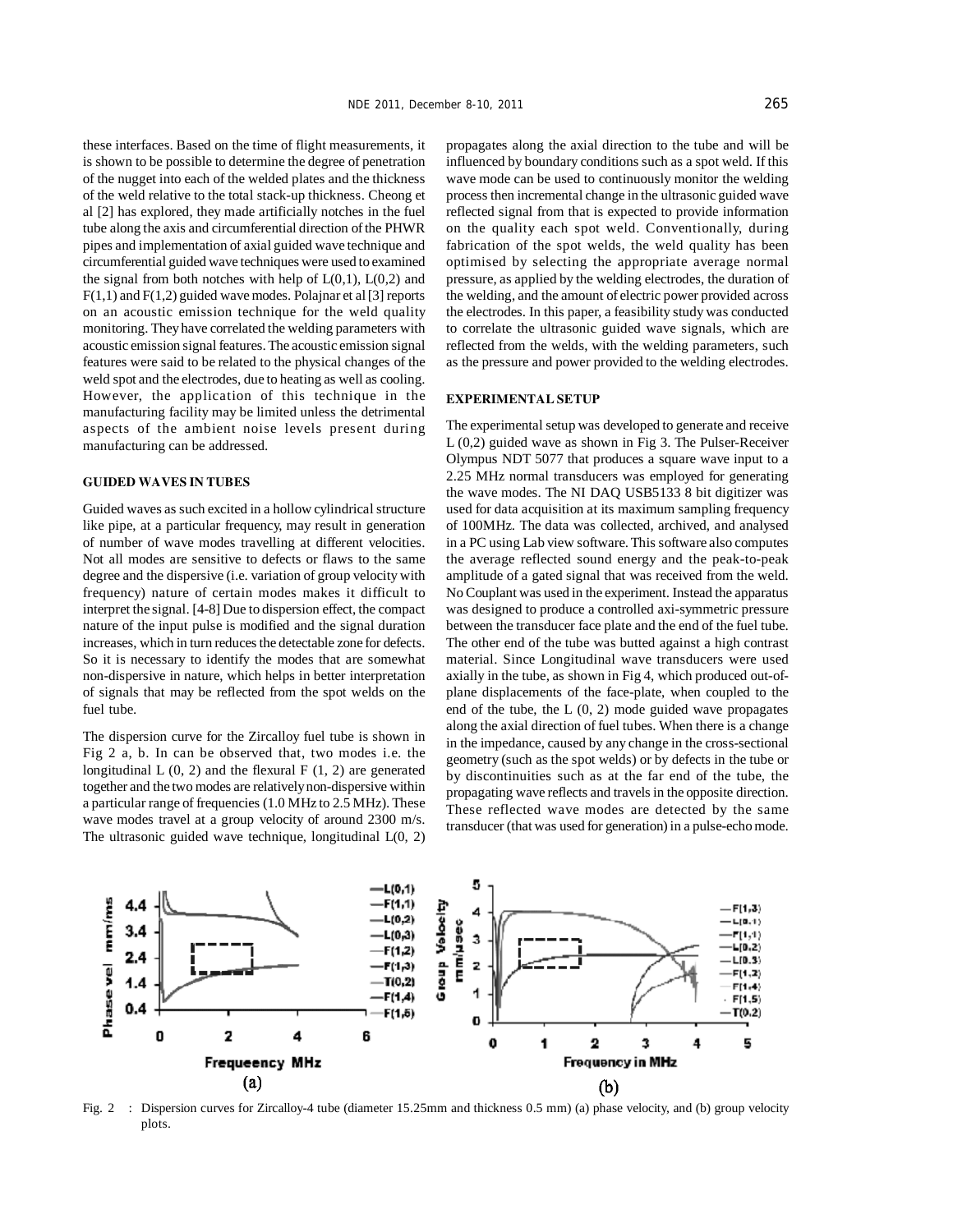



3. Nobs for force setting arrangement, 4. for force adjustment, 5. Left side sensor, 6. Fueltube, 7. Base, 8. Cetre guiding mechanism, 10. Right side sensor, 11. Sensor locking, 12. force transmitting, 13. fixed support 14. Threading mechanism

Fig. 3 : Photograph of the experimental setup used for generation and reception of guided waves.

The different reflected wave modes are distinguished by computing the time-of-arrival of the individual mode packets. During the interactions of the wave with discontinuities, the possibility of mode conversions to other wave modes is a possibility. However, in this case, the primary modes that are generated will be either the  $L(0, 2)$  mode or the  $F(1, 2)$  modes, both travelling at the same velocity. Hence, the reflected and the mode-converted modes were found to arrive together and were not distinguishable.

## **SAMPLE PREPARATION DESCRIPTION**

Two sets of samples were prepared. In the first set, the weld parameters were fixed, power 110 Ws and pressure at 2 kg/ cm2, but with different number of spot welds were Prepared as shown in Table 1. Subsequently, in the second set, samples with varying weld parameters (Pressure, in kg/cm<sup>2</sup>, and Power, in Ws, applied on the electrodes) using a design-ofexperiments (DoE) was fabricated as shown in Table 2. Each tube has 5 spacer pads at the middle of tube along the circumferential direction; each spacer pad has two spot welds and distance between the two spot welds are approximately 4.75 mm to 5 mm. length. The diameter and thickness of the both tubes (welded tube, plain tube) are same.



Fig. 4 : Dimensions of the fuel tube Fig. 5

Table 1 : No of pair of weld and weld parameters on the fuel tube

| No of Pair of weld | Weld parameter in Ws & $kg/cm2$ |
|--------------------|---------------------------------|
| Single pair        | 110,2                           |
| Double pair        | 110,2                           |
| Triple pair        | 110, 2                          |
| Six pair           | 110.2                           |

## **RESULTS AND DISCUSSION**

A 2.25MHz transducer was used to generate the ultrasonic guided wave mode  $L(0,2)$  in the axial direction to the tubes during pulse echo mode and the received signal was filtered using a band pass filter with a low cut off frequency of 1.00 MHz and a high cut off frequency range of 4MHz. The ranges of filter frequency and the amplified gain value should be constant for all the tubes for all experiments conducted. The velocity of the wave was measured, using a fuel tube without any welds, to be equal to 4030 m/s. A typical A-scan screenshot of the signals obtained from a weld free tube is shown in

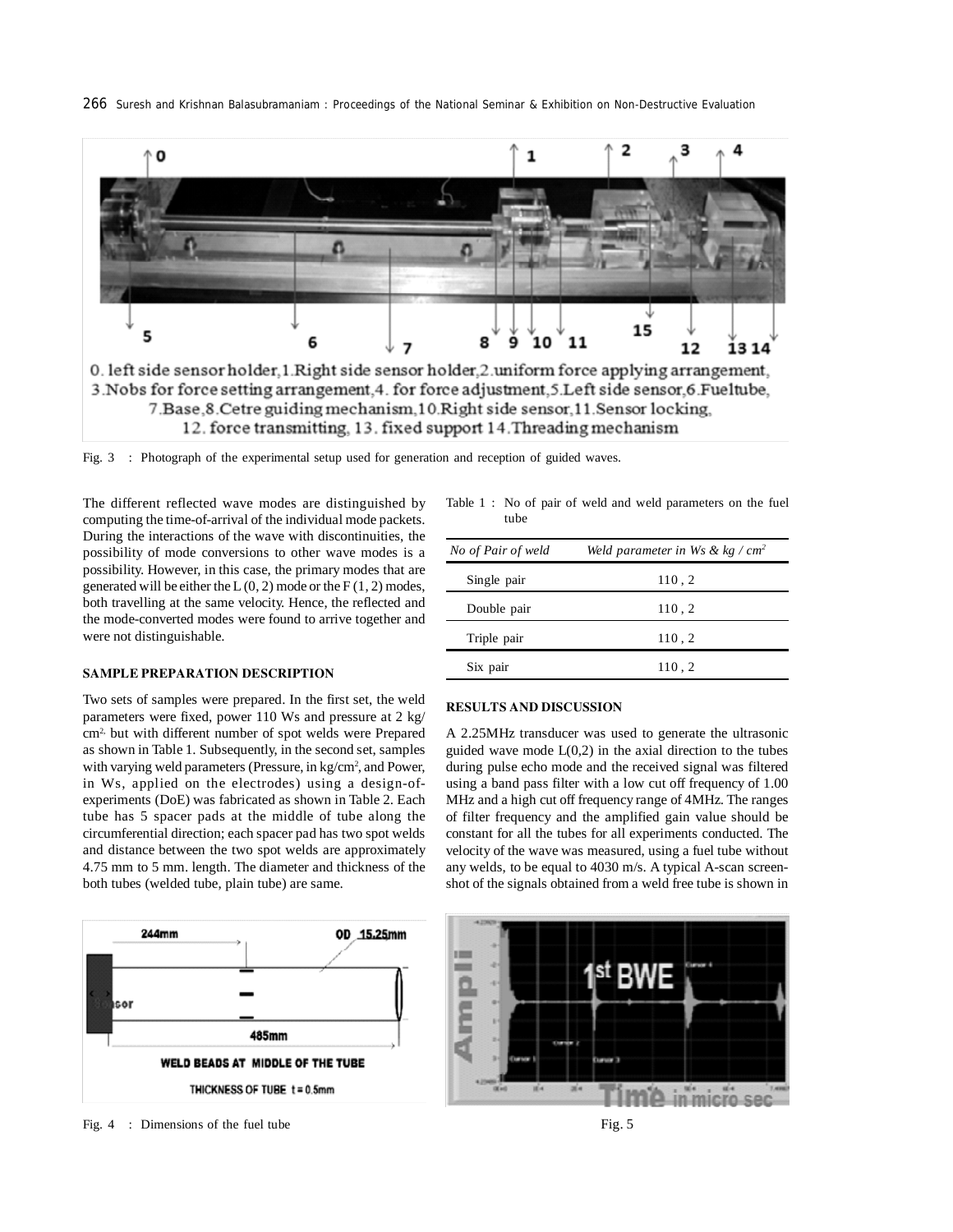

2<sup>nd</sup> set of samples all of which had 5 pairs of welds at middle of the tube and the weld parameters for each tube was varied using the DoE as shown in the Table 2.

increases.The reflected sound energy were collected from the

**Table 2 :** Variable parameters of weld and the correspondingly reflected energy from the welded tube

| Fig. 5. The presence of multiple reflected echoes (called back |
|----------------------------------------------------------------|
| wall echo or BWE to maintain the conventional pulse echo       |
| inspection terminologies) shows that there is minimal loss in  |
| the wave energy and the fact that there is broadening of the   |
| wave packet which shows that the wave mode is dispersive.      |
|                                                                |

In Fig. 6, the simulated signal from a tube containing a 3pair of weld with 3 different diameters of the pair of spot weld is shown along with the end reflection (i.e.  $1<sup>st</sup> BWE$ ). It can be observed that as the size of the spot welds increases, the energy in the weld reflections increases. The results from the 1<sup>st</sup> set of samples with fixed weld parameters i.e. power 110 Ws to produce heat and applied pressure  $2 \text{ kg/cm}^2$ , but with increasing number of weld pairs is summarized in Fig. 7. It can be observed that as the number of welds increases, the average energy of the signal reflected from the weld

 $v = -1.370x^2 + 24.34x$ 

 $R^2 = 0.996$ 

 $+1910$ 

160

120 80

40

energy in DB



Fig. 8 shows the reflected energy vs. applied pressure for the 9 welded fuel tubes, as described in the Table 2, for three different power settings. The 3 plots show that at each power, there is a monotonically increasing relationship between the applied pressure and the ultrasonically measured reflected energy parameter. In Fig. 9, the same data is plotted with all the data on the sample plot in order to understand the relationship between the ultrasonic reflected energy and applied pressure and applied power during the welding. It is clearly observed that as the power or the pressure increases, the reflected energy increases, which may be attributed to an increase in the size of the spot weld diameter.



Fig. 8 : Pressure vs. reflected energy from welded tube based on table 2. (a). 90Ws, (b).110Ws, (c).150Ws